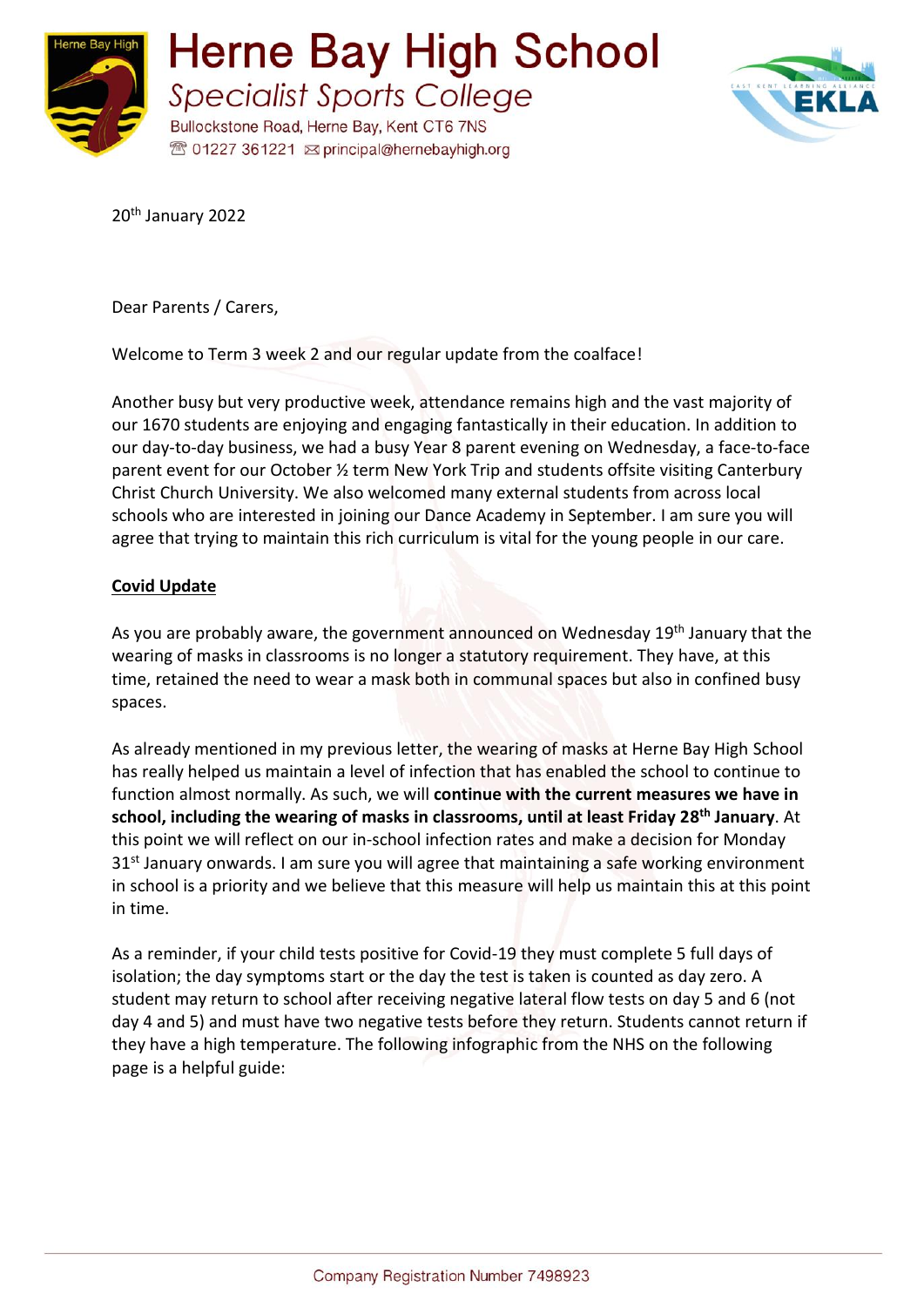



## How five-day isolation rule works in England